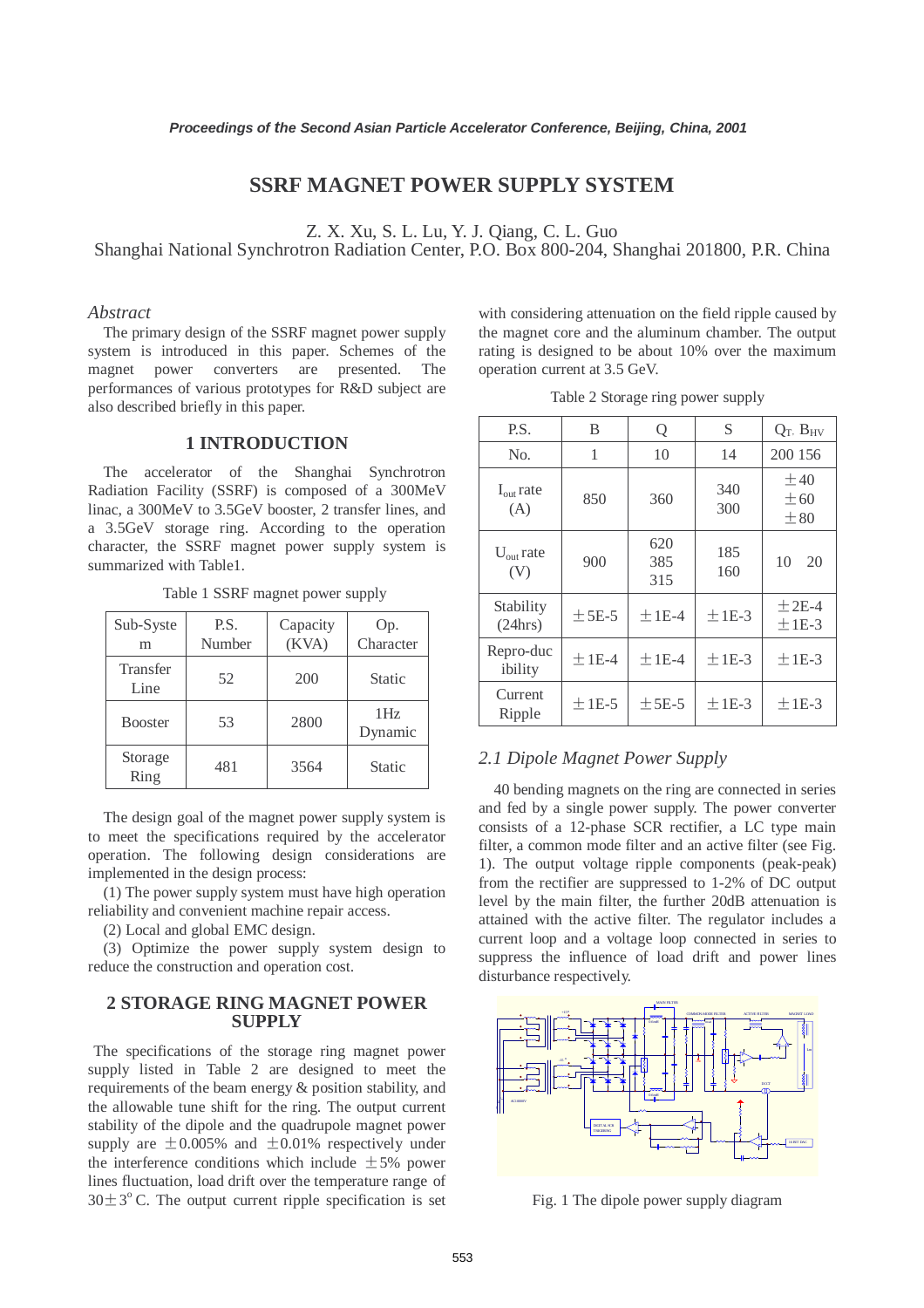A prototype rated at 500A/100V has been built and tested for studies on the active filter, accurate regulation and other technique. The tested output current stability is  $\pm 1\times10^{-5}$  / 24hrs, and the current ripple is  $\pm 6\times10^{-6}$ (dummy load parameter L=55mH,R= $0.2 \Omega$ ).

# *2.2 Quadrupole Magnet Power Supply*

200 quadrupole magnets on the ring are divided into 10 families, and the main windings of each magnet family are connected in series and excited by a single power supply while the trim winding of each magnet is fed by a individual bipolar power supply.



Fig. 2 The Q. magnet main winding power supply

A structure with SCR rectifier plus chopper type converter was designed for the main windings power supply (see Fig. 2). The chopper is composed of 2 IGBT branches connected in parallel through inductors, and both brunches are operated on pulse width modulation (PWM) mode at 20 kHz with 180° synchronization phase shift each other. With this structure, the converter has higher response speed and lower output ripple components compared with the single switch chopper. The output current regulation and branch current regulation loops are designed for the converter. **Proceedings of the Second Asian Particle Accelerator Conference, Beijing, China, 2001**<br>
then on the selection the second as both Conference accelerator and both China, and the Second Asian Particle and Acceleration and S

A prototype with full scale ratings of 360A/385V has been designed and built to study the parallel chopper topology and the EMC design technique. The stability of output current is  $\pm 1 \times 10^{-4}$  / 24hrs.

### *2.3 Sextupole Magnet Power Supply*

140 sextupole magnets are divided into 14 families, the 10 windings of each family are connected in series and fed by a individual power supply. The full PWM bridge converter with ZVS (Zero Voltage Switch) mode was chosen as the power supply main circuit (see Fig.3).



Fig. 3 The sextupole power pupply

To attenuate the ripple component caused by AC-DC rectifier in the output, the current feedback sampling point is set on the power bus before the output filter capacitor.

A prototype with 140A/210V rating has been designed and built for R&D. The output current stability is  $\pm 6\times$  $10^{-4}$  / 24hrs; the output voltage ripple is  $\lt \pm 1 \times 10^{-3}$ ; the PS efficiency is > 95%.

### *2.4 Steering and Q. Trim Power Supply*

All of the steering  $(B_{HV})$  and Trim  $(Q_T)$  power supplies were designed with the bipolar bridge type scheme except their various output ratings. The circuit diagram is shown in Fig.4.



Fig. 4 The steering magnet power supply

All of the  $B_{HV}$  and  $Q_T$  power supply will be installed in 10 PS stations distributed along the ring, Two common DC sources were designed for  $B_{HV}$  and  $Q_T$  chopper in each PS station.

A set of  $B_{HV}$  and  $Q_T$  power supply prototype has been built and tested for R&D. The tested result are satisfactory for the designed requirement.

#### **3 BOOSTER MAGNET POWER SUPPLY**

The booster operating repetition rate is 1Hz, and both injection and ejection of beam are accomplished "on the fly". The booster magnet power supply system is designed to operate stably over the beam energy range 300MeV-3.5GeV. Both the ramp and return periods are set within 0.45 seconds, followed by 0.1 seconds rest time (see Fig. 5). The power supply specifications are listed in Table 3.



Fig. 5 The output current waveform of dipole & quadrupole magnet power supplies

The key techniques for the system design are:

(1) The dipole and quadrupole power supplies should be designed according to the dynamic characteristics and capable of tracking the 1Hz ramp reference accurately. (2) An effective tracking control strategy should be chosen for the power supply ramp operation.